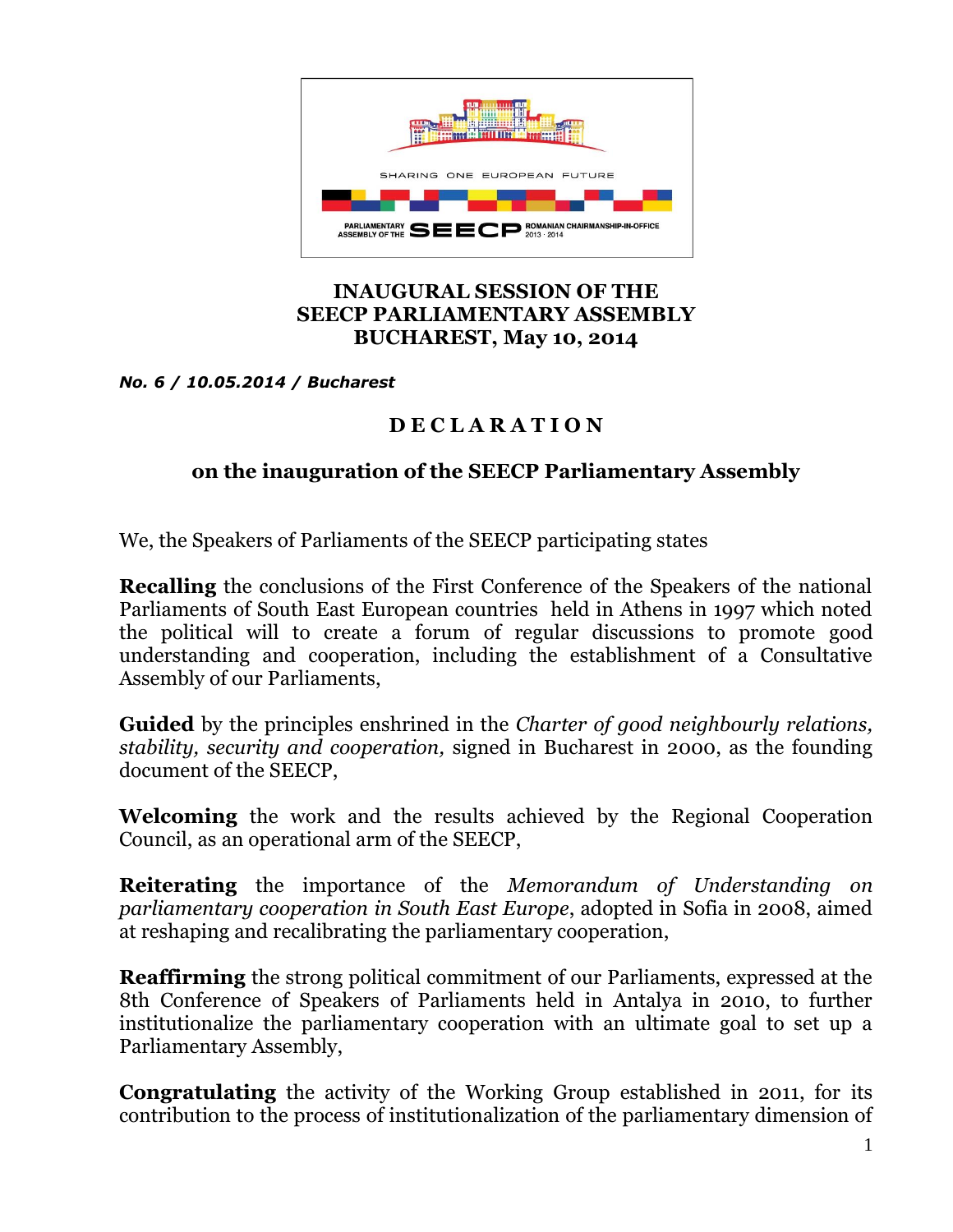the SEECP and for the efforts to advance our common interests, especially for making possible the adoption of Rules of Procedure of the SEECP Parliamentary Assembly,

Welcoming the outcome of the 10<sup>th</sup> Conference of Speakers of Parliaments of the SEECP participating states - Final Declaration and Joint Statement - adopted in Ohrid in 2013,, which confirms the will to create a SEECP Parliamentary Assembly with the Inaugural Session to be held in Bucharest in spring 2014,

**Acknowledging** the importance of the enlargement process and the commitments and reforms undertaken by all SEECP Participating States in their EU integration efforts,

**Commending** the agreement reached between Belgrade and Pristina which contributes to the further improving of the cooperation in the region,

## **Have agreed to:**

**Welcome** the establishment of the SEECP Parliamentary Assembly with the convening of its Inaugural Session in Bucharest, as an outstanding moment in the development of the parliamentary cooperation in our region,

**Confirm** that the basic conditions for transforming the parliamentary dimension into a SEECP Parliamentary Assembly - the putting in place a decision-making mechanism and establishing three General Committees dealing with specific issues, namely on: 1) Economy, Infrastructure and Energy, 2) Justice, Home Affairs and Security Cooperation, and 3) Social Development, Education, Research and Science - are met,

**Praise** the entry into force of the Rules of Procedure of the SEECP Parliamentary Assembly which contributes to increasing of its institutionalization,

**Revise** the Rules of Procedure by the next Chairmanship-in-Office in 2015.

**Highlight** that, until having a fully functional Secretariat and an operational budget, the national parliament holding the Chairmanship-in-Office of the SEECP Parliamentary Assembly shall serve, with assistance of the Regional Secretariat for Parliamentary Cooperation in South East Europe, as an ad hoc Secretariat for the Plenary Session, the Standing Committee, the President and the Bureau of the Assembly while the national parliament holding the Chairmanship of a General Committee or of an Ad hoc Working Group shall also fulfil the tasks of an ad hoc Secretariat for the respective body of the Assembly,